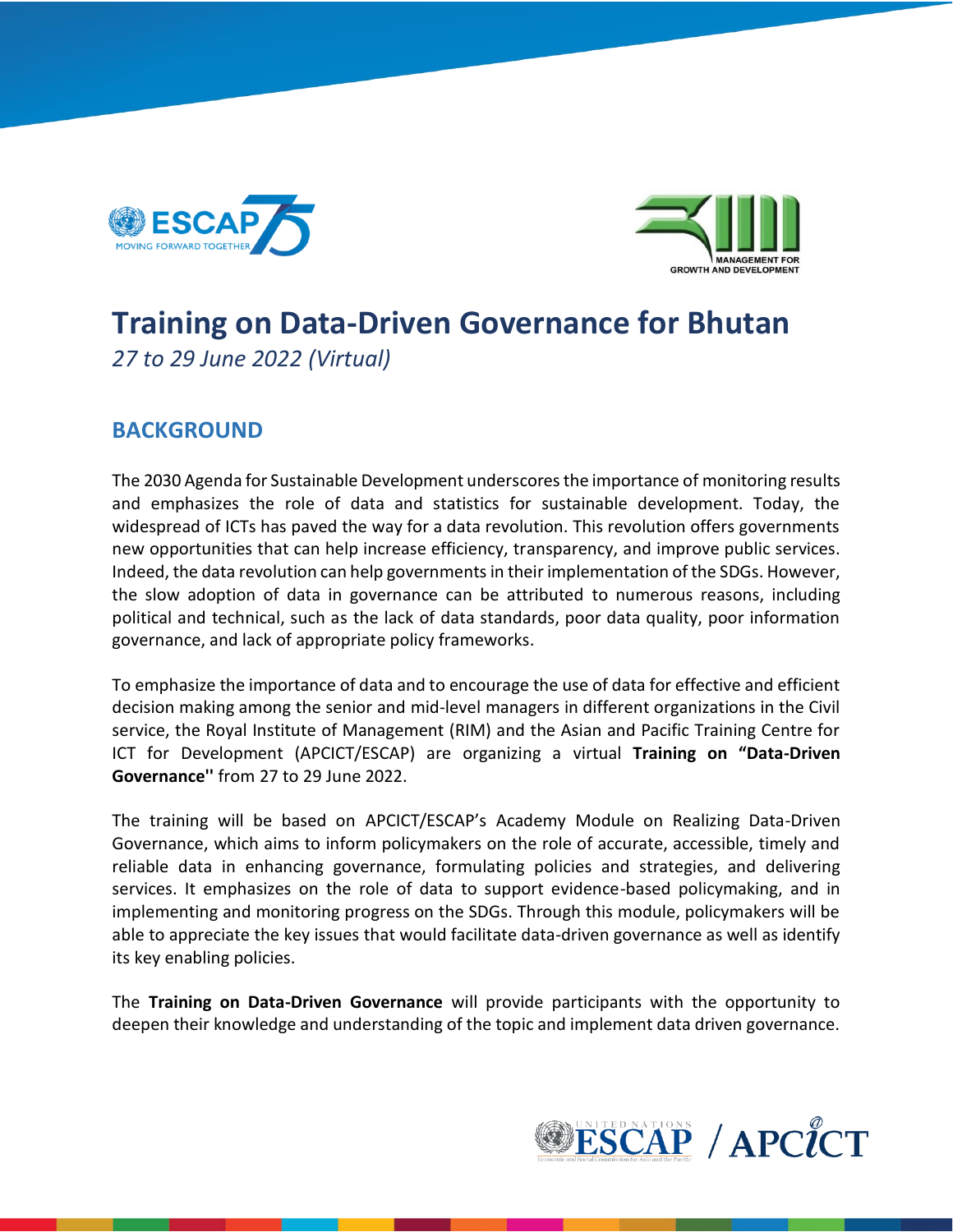## **LEARNING OUTCOMES**

At the end of the programme, participants are expected to:

- Strengthen the capacities of the participants on the role of data in governance and development and the policy issues related to developing and implementing data-driven governance;
- Expand the pool of local resource persons who can advocate and deliver training on the module; and
- Provide a platform for the exchange of experiences among participants.

## **TARGET AUDIENCE**

• The session will be attended by senior and mid-level managers working in different organizations and agencies in the Civil Service in Bhutan.

#### **STRUCTURE**

• The virtual training will be held on 27-29 June 2022 via Zoom from 1:00pm to 4:00pm, Thimphu time (UTC+6). It will consist of a series of lectures, group discussions, and presentations.

#### **CONTACTS**

Ms. Nuankae Wongthawatchai, Programme Officer, APCICT/ESCAP, wongthawatchai@un.org